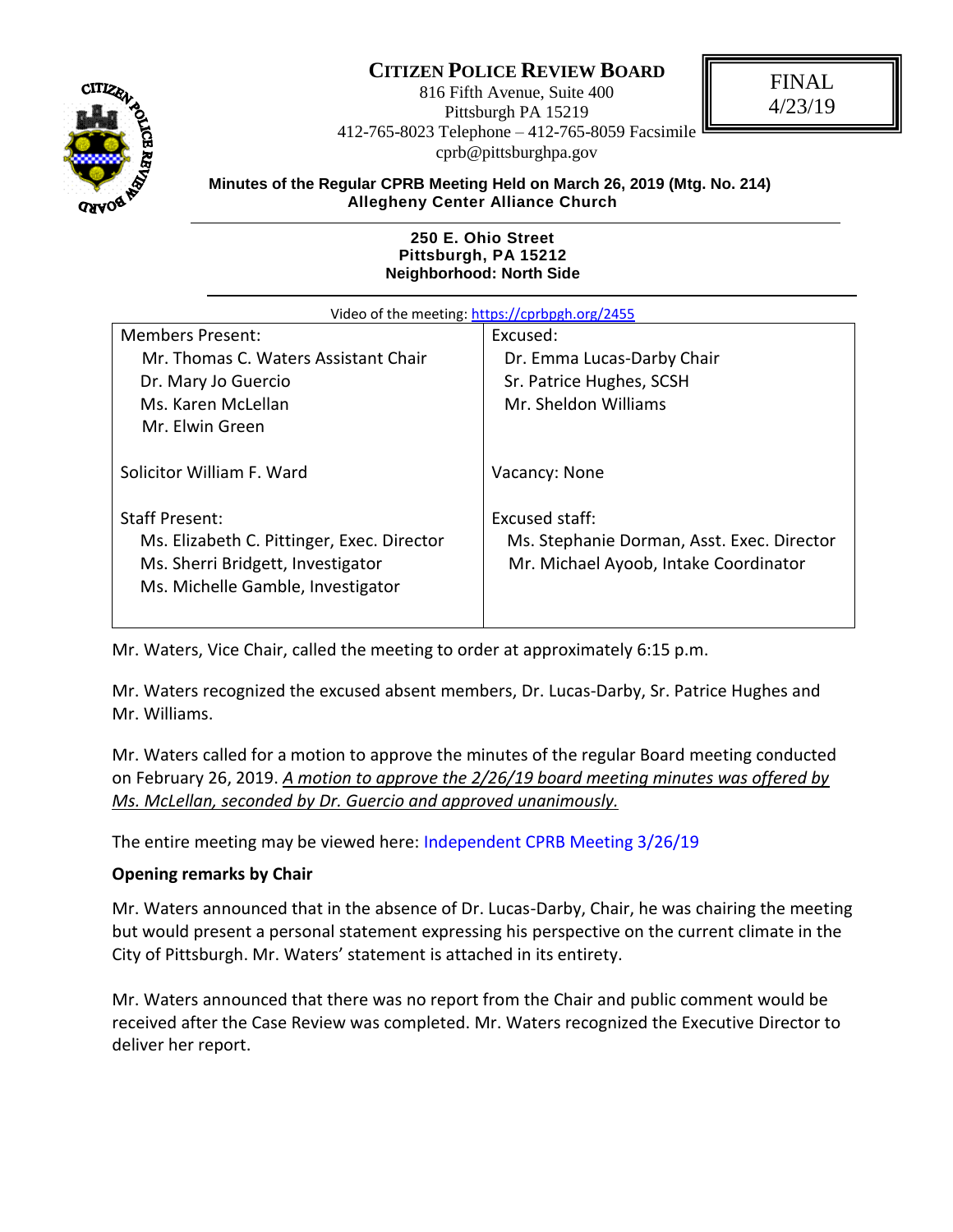## **Executive Director's Report**

# **Current affairs**

On June 19, 2018, Antwon Rose was shot fatally by East Pittsburgh Police Officer Michael Rosfeld. Rosfeld was charged with murder and found not guilty by a Jury on March 22, 2019. The incident in June fueled much discussion, demonstrations and public policy meetings. The trial was conducted March 19 through March 22, 2019. Following the verdict, public discussion resumed and focused on three areas:

- 1. Police officers' use of force
- 2. Police officer training
- 3. Police officer conduct

Regarding police officers' use of force, Pittinger provided an excerpt from the PA Code (Title 18, Crimes & Offenses, §508 (a) Elements of Justification):

## **§ 508. Use of force in law enforcement.**

#### **(a) Peace officer's use of force in making arrest.--**

(1) A peace officer, or any person whom he has summoned or directed to assist him, need not retreat or desist from efforts to make a lawful arrest because of resistance or threatened resistance to the arrest. He is justified in the use of any force which he believes to be necessary to effect the arrest and of any force which he believes to be necessary to defend himself or another from bodily harm while making the arrest. *However, he is justified in using deadly force only when he believes that such force is necessary to prevent death or serious bodily injury to himself or such other person, or when he believes both that:*

*(i) such force is necessary to prevent the arrest from being defeated by resistance or escape; and*

*(ii) the person to be arrested has committed or attempted a forcible felony or is attempting to escape and possesses a deadly weapon, or otherwise indicates that he will endanger human life or inflict serious bodily injury unless arrested without delay.*

It is the italicized provision that is controversial and is the object of legislative discussions seeking to amend the provision authorizing deadly force. Note that 508(a)(1)(i) & (ii) are conjunctive, not disjunctive. Current discussion suggests that the provision should authorize deadly force only as a last resort after demonstrable efforts to gain control with less lethal tactics have failed.

The US Supreme Court established constitutional rules for the use of deadly force in [Graham v.](https://supreme.justia.com/cases/federal/us/490/386/)  [O'Connor](https://supreme.justia.com/cases/federal/us/490/386/) and [Tennessee v. Garner.](https://supreme.justia.com/cases/federal/us/471/1/) The Court applied the "objective reasonableness" test which requires analysis of a force incident from the perspective of a "reasonable officer" standard, not a "reasonable person" standard. Tennessee v. Garner decided that it was not always permissible to use deadly force to stop a fleeing felon but must be "necessary" to protect life.

Regarding police officer training, Pittinger redistributed recommendations offered in July 2018 at the Public Hearing on Law Enforcement Training & Diversity Education convened by the Joint Senate and House Democratic Policy committees. Among legislative initiatives being considered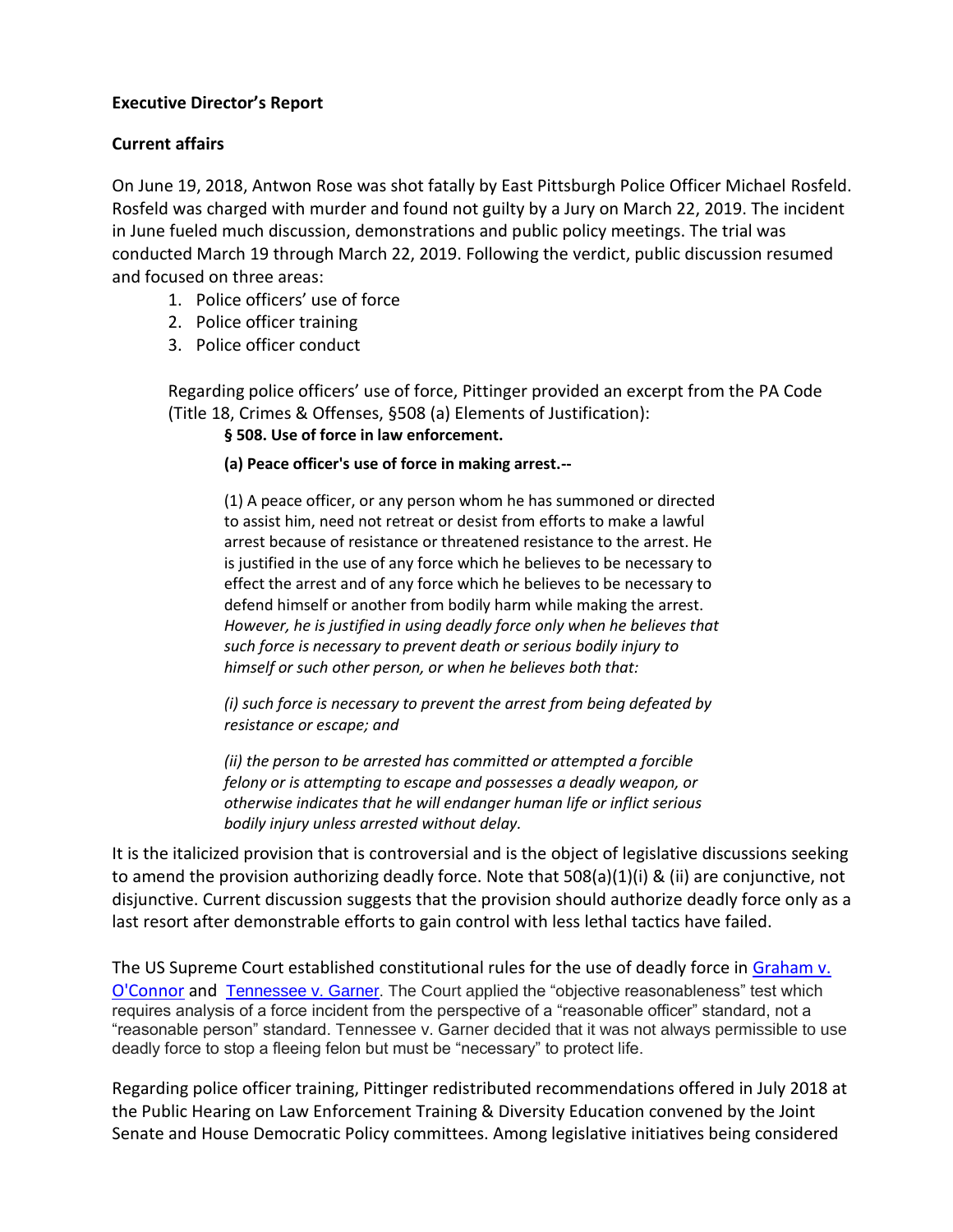are directing the MPOETC to develop new use of force policy and require all municipal police departments to develop a local policy or adopt the MPOETC policy.

Regarding police conduct, legislative initiatives include development of a database designed to capture benchmarks in a police officer's career including police employment history, disciplinary events, criminal charges & disposition, civil liabilities incurred, and other information that would be valuable to a prospective police employer. Pittinger opined that the issue of improving employment compensation and eliminating employment of police officers on a part-time basis should be considered as related stress on underpaid and/overworked police officers can be significant and exert potentially dangerous influences on police conduct.

Additionally, Pittinger noted that police officers are not trained to the competence necessary to manage the multi-dimensional problems they confront. Much the same as teachers, we expect police to solve problems beyond their expertise. Accordingly, communities should scaffold the occupation and assure police have the tools necessary to do their job safely & effectively.

Under Dr. Lucas-Darby's guidance at the School of Social Work, Univ. of Pittsburgh, there is under consideration the development of a training path focusing on a partnership between police & professional social workers. Some models include embedding social workers with patrol officers; other models centralize social services within the police department & intervene on referral. The PBP is exploring models and currently has a MSW working with their planning.

Another popular idea is the creation of a "Special Prosecutor" to be appointed by the Attorney General of Pennsylvania or the local District Attorney. The CPRB collaborated with a coalition of community representatives to develop a proposal, "Due Process Act", which calls for an amendment to the Commonwealth Attorney Act to be invoked upon the death of an individual caused by the use of force by a police officer or correctional officer. The goal of this and similar proposals offered by Legislators is to remove an actual or perceived conflict of interest between the District Attorney and local officers. DA Zappala issued a letter supporting the Due Process Act proposal provided that both investigation & prosecution would be conducted by the Special Prosecutor.

# **Public Safety Councils**

The Department of Public Safety sponsors a Public Safety Council in each of the Police Zones. Mr. Waters has suggested that we offer a presentation of the role & function of the Independent CPRB. We have reached out & offered to provide an informational presentation. On 3/18/19, the Zone 3 Public Safety Council hosted us and OMI for presentations. The Citywide Public Safety Councils Meeting is scheduled on 4/17/19 at Teamster Temple. Pittinger will attend. Additional Zone Council meetings are scheduled through the summer.

# **Human Relations Commission/Informational Presentation**

The HRC is considering the sponsorship of a public information session related to policing and discriminatory practices. It might be enhanced if the Independent CPRB participates as a cosponsor.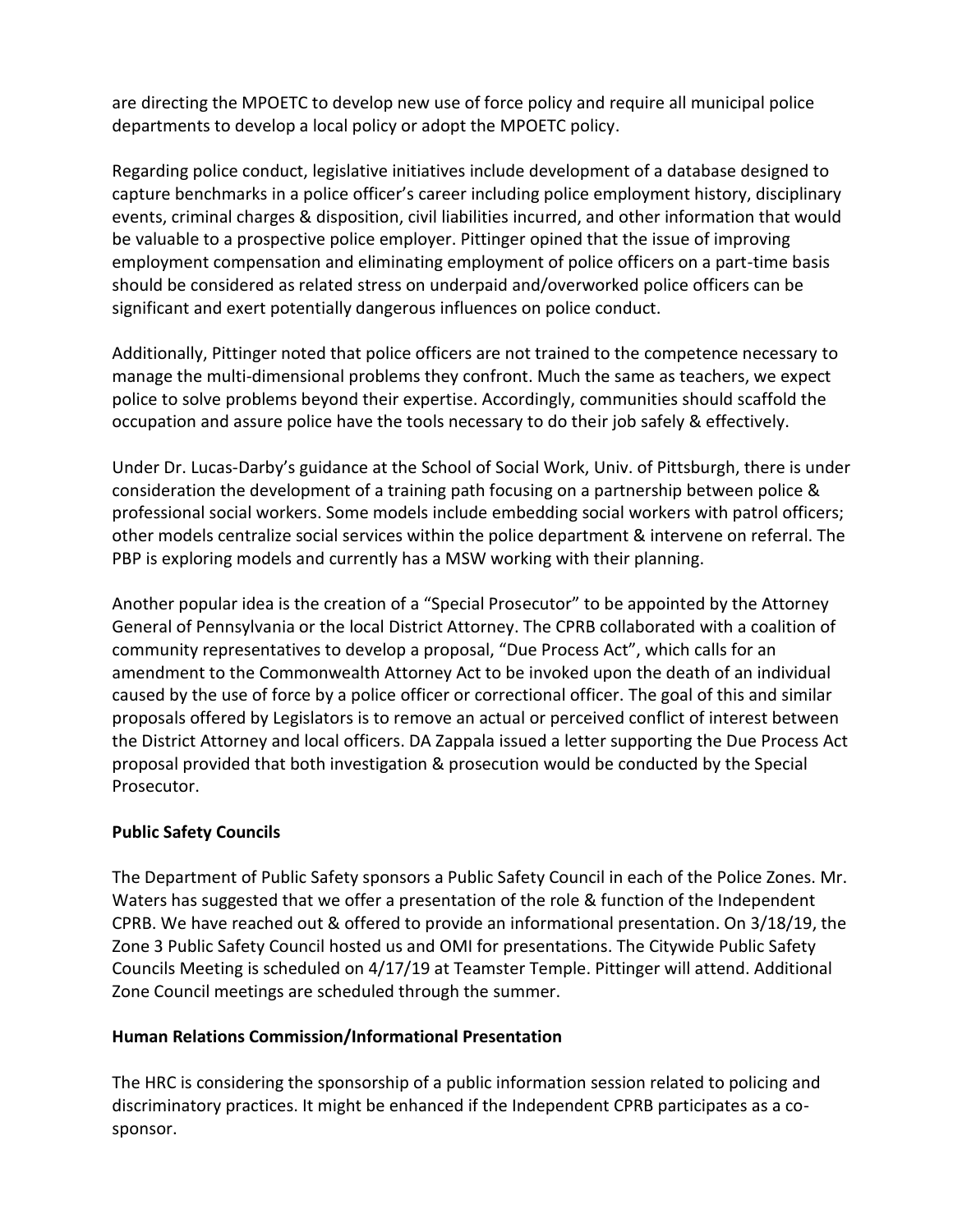Similarly, a retired police officer expressed to Pittinger an interest in convening a session on the technical legal aspects of policing. Pittinger will advise the Board as these ideas progress. **Intake Update**

56 complaints have been filed in 2019 as of March 25, 2019.

Mr. Michael G. Ayoob, our Intake Coordinator for the last 12 years, has accepted a position with the Federal Courts as a Case Administrator. With extraordinary competence and fortitude, in addition to being the CPRB gatekeeper, Mr. Ayoob developed and administered our database, case management and retention system. He will be missed terribly but this is a tremendous opportunity for him and we are certain he will become an invaluable asset to the Court system. His service concludes on Friday, April 5, 2019. Good luck Mike!

Pittinger concluded her report.

Mr. Waters announced there was no unfinished business.

Mr. Waters called for new business and seeing none moved to the Case Review segment of the meeting. Each group of recommendations was voted upon as recorded on the attached Case Review Actions. Copies of the agenda were available to the public.

Following the conclusion of the Case Review, Mr. Waters announced:

- 1. Prior to the meeting a Pre-hearing Conference was conducted in case #173-17, Reutzel v. Schweitzer. The Public Hearing in that case is set for Thursday, May 30, 2019 at 5:30 p.m. in City Council Chambers.
- 2. The next regular CPRB public meeting is scheduled at 6:00 p.m., Tuesday, April 23, 2019 in City Council Chambers, City County Building, 414 Grant Street., Pittsburgh PA 15219.

Mr. Waters invited public comment and asked commenters to limit remarks to 3-minutes.

Mr. Harry Liller offered comment and presented a written document to the Board (copy attached).

Mr. Ozark commented and inquired as to the well-being of an absent Board Member.

Mr. Richard Stewart commented in appreciation of the Board's work.

(Full comments are available in the meeting video: [Independent CPRB Meeting 3/26/19\)](https://cprbpgh.org/2455)

Mr. Waters called for a motion to adjourn. Dr. Guercio moved, Ms. McLellan seconded, the motion to adjourn.

Respectfully submitted,

Elizabeth C. Pittinger Executive Director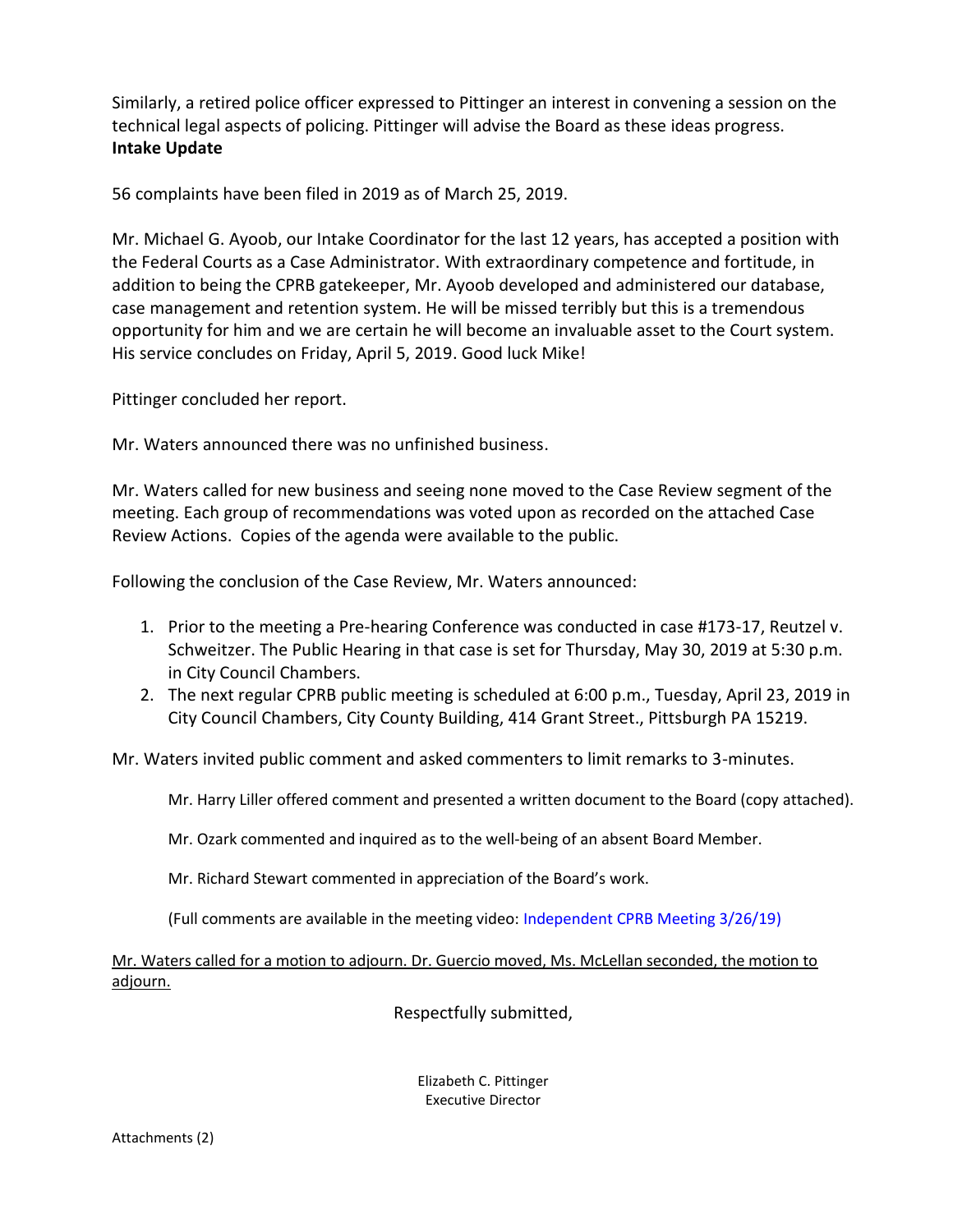# **CPRB Case Review Agenda: FINAL**

| <b>CPRB Case No.</b><br>Investigator                                                                         | Allegation(s)                                                                                                                        | <b>Summary</b>                                                                                                                                                                                                                         | <b>Recommendation</b>                                     | <b>Rationale</b>                                                                    |
|--------------------------------------------------------------------------------------------------------------|--------------------------------------------------------------------------------------------------------------------------------------|----------------------------------------------------------------------------------------------------------------------------------------------------------------------------------------------------------------------------------------|-----------------------------------------------------------|-------------------------------------------------------------------------------------|
|                                                                                                              |                                                                                                                                      |                                                                                                                                                                                                                                        |                                                           | <b>Public hearing (0)</b>                                                           |
| <b>Full investigation (4)</b><br>Moved to Full Investigation: Dr. Guercio Seconded: Ms. McLellan Carried 4-0 |                                                                                                                                      |                                                                                                                                                                                                                                        |                                                           |                                                                                     |
| 10-19/Bridgett                                                                                               | Conduct<br>Unbecoming a<br>Member or<br>Employee,<br>$(16-1(3.6))$                                                                   | The Cx States The SO<br>Came to the West<br>Mifflin Magistrate's<br>Office in Full PBP<br>Uniform In An<br>Attempt to "Curry<br>Favor In the Eyes of<br>The Court" For a<br>Complaint the SO Had<br>Filed Against the Cx's<br>Husband. | <b>AUTHORIZED FULL</b><br>INVESTIGATION<br>$4 - 0$        | Preliminary<br>Evidence<br><b>Suggests More</b><br>Investigation<br>Time is Needed. |
| 15-19/Bridgett                                                                                               | Conduct<br>Unbecoming a<br>Member or<br>Employee, (16-1,<br>(3.6; 2)<br>Neglect Of Duty,<br>$(16-1, (3.13))$                         | The Cx Alleges that a<br>Zone 2 Officer Failed<br>to File a Police Report<br>for her.                                                                                                                                                  | <b>AUTHORIZED FULL</b><br><b>INVESTIGATION</b><br>$4 - 0$ | Preliminary<br>Evidence<br><b>Suggests More</b><br>Investigation<br>Time is Needed. |
| 33-19/Gamble                                                                                                 | <b>Unbiased Policing</b><br>$(11-3,(4.1))$<br>Conduct<br>Unbecoming A<br>Member (16-1<br>(3.6)<br>Neglect Of Duty<br>$(16-1 (3.13))$ | Cx alleges the PBP<br>SO's falsely arrested<br>him for a hate-crime<br>homicide on 8/19/18<br>on the North Shore.                                                                                                                      | <b>AUTHORIZED FULL</b><br><b>INVESTIGATION</b><br>$4 - 0$ | Preliminary<br>Evidence<br><b>Suggests More</b><br>Investigation<br>Time is Needed. |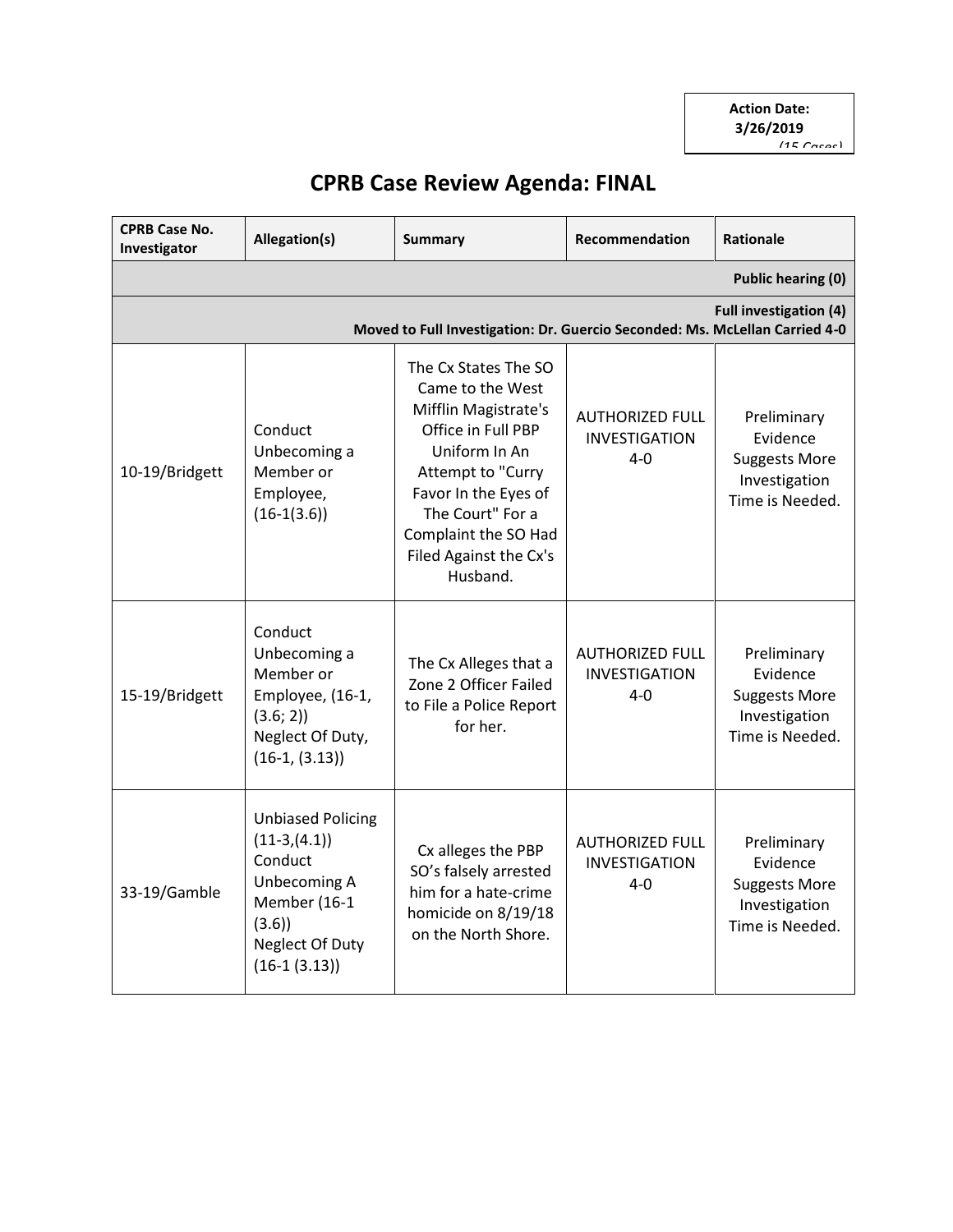| <b>CPRB Case No.</b><br>Investigator                                                                                              | Allegation(s)                                                                                                                                                                                                                                      | <b>Summary</b>                                                                                                                                                                                              | Recommendation                                            | Rationale                                                                           |
|-----------------------------------------------------------------------------------------------------------------------------------|----------------------------------------------------------------------------------------------------------------------------------------------------------------------------------------------------------------------------------------------------|-------------------------------------------------------------------------------------------------------------------------------------------------------------------------------------------------------------|-----------------------------------------------------------|-------------------------------------------------------------------------------------|
| 36-19/Gamble                                                                                                                      | <b>Conduct Unbecoming</b><br>A Member (16-1 (3.6))<br><b>Conduct Towards The</b><br>Public (16-1 (3.7))<br>Truthfulness (16-1,<br>(3.9)<br>Motor Vehicle Stops<br>$(40-4(3.2))$                                                                    | Cx alleges the SO was<br>inappropriate during a<br>traffic stop because he<br>yelled at her to get off<br>of the phone and<br>would not give his<br>name and badge<br>number after she was<br>cited.        | <b>AUTHORIZED FULL</b><br><b>INVESTIGATION</b><br>$4 - 0$ | Preliminary<br>Evidence<br>Suggests<br>More<br>Investigatio<br>n Time is<br>Needed. |
| 30 day extension of full investigation (5)<br>Moved to authorize a 30-day extension: Ms. McLellan Seconded: Mr. Green Carried 4-0 |                                                                                                                                                                                                                                                    |                                                                                                                                                                                                             |                                                           |                                                                                     |
| 04-19/Gamble                                                                                                                      | <b>Conduct Unbecoming</b><br>a Member (16-1 (3.6))<br>Truthfulness<br>$(16-1, (3.9))$<br><b>Warrantless Searches</b><br>& Seizures (45-2 (5.1))<br>Motor Vehicle Stops<br>$(40-4(3.2))$                                                            | Cx's Allege the SO's<br>Acted Inappropriately<br>During a Traffic Stop.                                                                                                                                     | <b>AUTHORIZED 30</b><br><b>DAY EXTENSION</b><br>$4 - 0$   | More Time<br>is Needed<br>for the<br>Investigatio<br>n.                             |
| 14-19/Gamble                                                                                                                      | <b>Unbiased Policing (11-</b><br>3(4.1)<br><b>Conduct Unbecoming</b><br>a Member (16-1 (3.6))<br><b>Conduct Towards the</b><br>Public (16-1 (3.7))<br>Neglect Of Duty<br>$(16-1 (3.13))$<br><b>Warrantless Searches</b><br>& Seizures (45-2 (5.1)) | Cx Alleges that She<br>Called 911 for<br>Assistance and once<br>SO's Arrived they<br>Detained and<br>Handcuffed her.                                                                                        | <b>AUTHORIZED 30</b><br><b>DAY EXTENSION</b><br>$4 - 0$   | More Time<br>is Needed<br>for the<br>Investigatio<br>n.                             |
| 36-19/Gamble                                                                                                                      | <b>Conduct Unbecoming</b><br>a Member (16-1 (3.6))<br><b>Conduct Towards the</b><br>Public (16-1 (3.7))<br>Truthfulness (16-1,<br>(3.9)<br><b>Motor Vehicle Stops</b><br>$(40-4(3.2))$                                                             | Cx Alleges the SO was<br>Inappropriate during a<br><b>Traffic Stop Because</b><br>he Yelled at her to get<br>off of the Phone and<br>Would not give his<br>Name and Badge<br>Number after she was<br>cited. | <b>AUTHORIZED 30</b><br><b>DAY EXTENSION</b><br>4-0       | More Time<br>is Needed<br>for the<br>Investigatio<br>n.                             |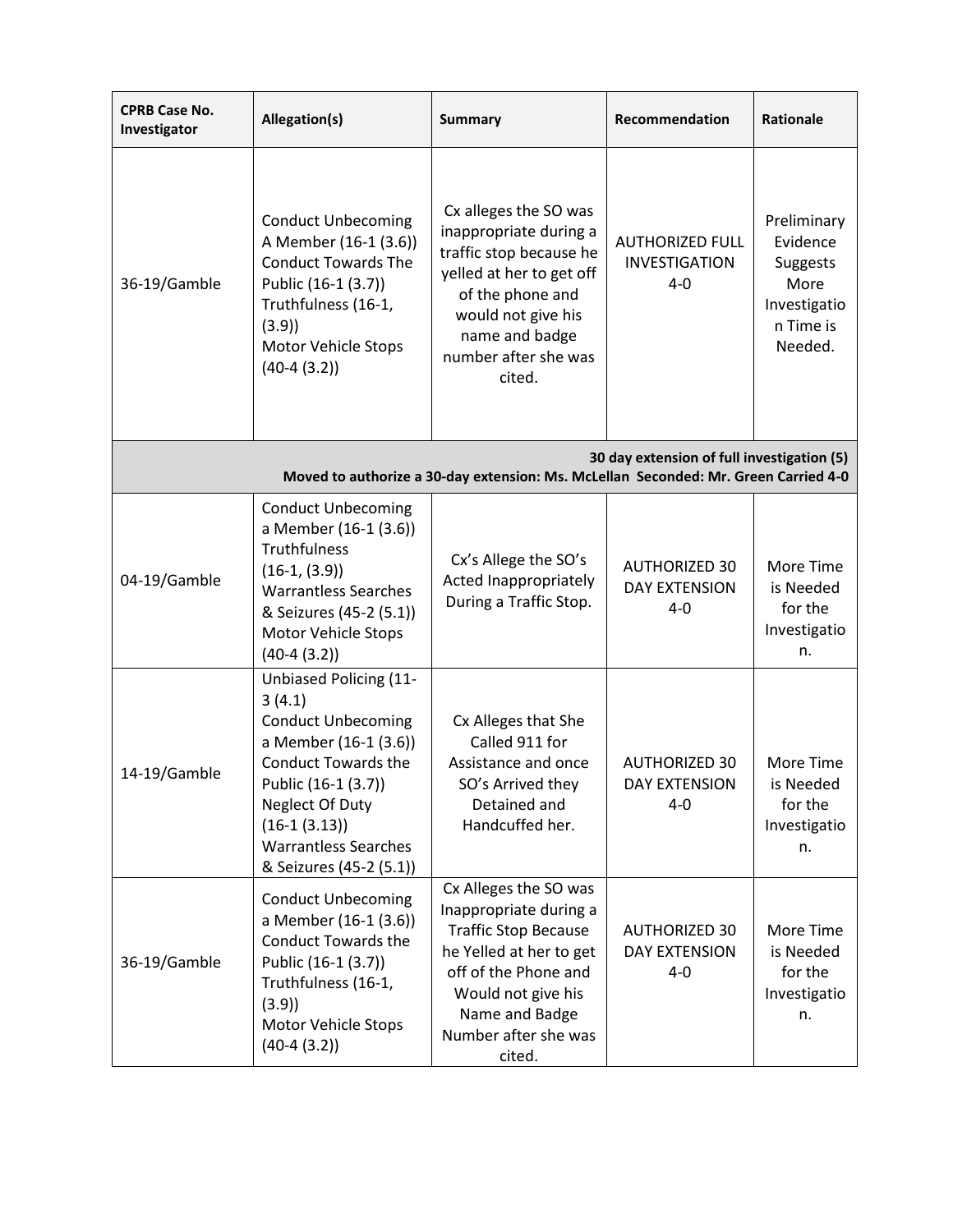| <b>CPRB Case No.</b><br>Investigator                                                 | Allegation(s)                                                                                                                                                                                                                                         | <b>Summary</b>                                                                                                                     | Recommendation                                          | <b>Rationale</b>                                                            |
|--------------------------------------------------------------------------------------|-------------------------------------------------------------------------------------------------------------------------------------------------------------------------------------------------------------------------------------------------------|------------------------------------------------------------------------------------------------------------------------------------|---------------------------------------------------------|-----------------------------------------------------------------------------|
| 20-19 P/Gamble                                                                       | <b>Conduct Unbecoming</b><br>a Member 16-1 (3.6)<br><b>Conduct Towards The</b><br>Public 16-1 (3.7)<br>Truthfulness 16-1,<br>(3.9) False Report 62-1<br>(2.10)                                                                                        | Cx Alleges the SO<br>Threatened him after<br>the Cx Tried<br>Correcting the SOs<br>Son for his Behavior at<br>a Cub Scout Activity | <b>AUTHORIZED 30</b><br><b>DAY EXTENSION</b><br>$4 - 0$ | More Time<br>is Needed<br>for the<br>Investigatio<br>n.                     |
| 29-19/Bridgett                                                                       | <b>Obedience To Orders</b><br>and/or Laws (16-(3.1))<br><b>Conduct Unbecoming</b><br>a Member or<br>Employee<br>$(16-1 (3.6))$<br>Insubordination<br>$(16-1 (3.9))$<br><b>Truthfulness</b><br>$(16-1(3.19))$<br><b>False Report</b><br>$(62-1(2.10))$ | The Cx Alleges the SO<br>Perjured himself<br>during the Cx's Trial<br>on 9/12/18.                                                  | <b>AUTHORIZED 30</b><br><b>DAY EXTENSION</b><br>$4 - 0$ | More Time<br>is Needed<br>for the<br>Investigatio<br>n.                     |
|                                                                                      |                                                                                                                                                                                                                                                       | Moved to Dismiss as Unsustainable Dr. Guercio Seconded: Ms. McLellan Carried 4-0                                                   |                                                         | Unsustainable (1)                                                           |
| 31-18/Bridgett                                                                       | <b>Conduct Unbecoming</b><br>a Member<br>(PBP 16-1, 3.6)<br><b>Conduct Toward the</b><br>Public<br>(PBP 16-1, 3.7)<br>Use of Force<br>(PBP 12-6, 3.1)<br>Warrantless Search &<br>Seizures<br>(PBP 45-2, 5.2)                                          | Cx. Alleges the SO's<br>Acted Inappropriately<br>during the Encounter                                                              | <b>DISMISSED AS</b><br><b>UNSUSTAINABLE</b><br>4-0      | Investigator<br>is Unable to<br>Sustain the<br>Cx's<br>Allegations          |
| Unfounded (2)<br>Moved to Dismiss as Unfounded: Mr. Green Seconded: Ms. McLellan 4-0 |                                                                                                                                                                                                                                                       |                                                                                                                                    |                                                         |                                                                             |
| 194-18/Bridgett                                                                      | Use of Force, 12-6, 3.1<br>Taser, 12-13, 5.3<br><b>Conduct Unbecoming</b><br>a Member or<br>Employee, 16-1, 3.6<br>Truthfulness, 16-1,<br>3.19                                                                                                        | Cx. Alleges she was<br>Forcibly Arrested for a<br>Misunderstanding.                                                                | <b>DISMISSED AS</b><br><b>UNFOUNDED</b><br>$4 - 0$      | The Available<br><b>Evidence Does</b><br>Not Support<br>The<br>Allegations. |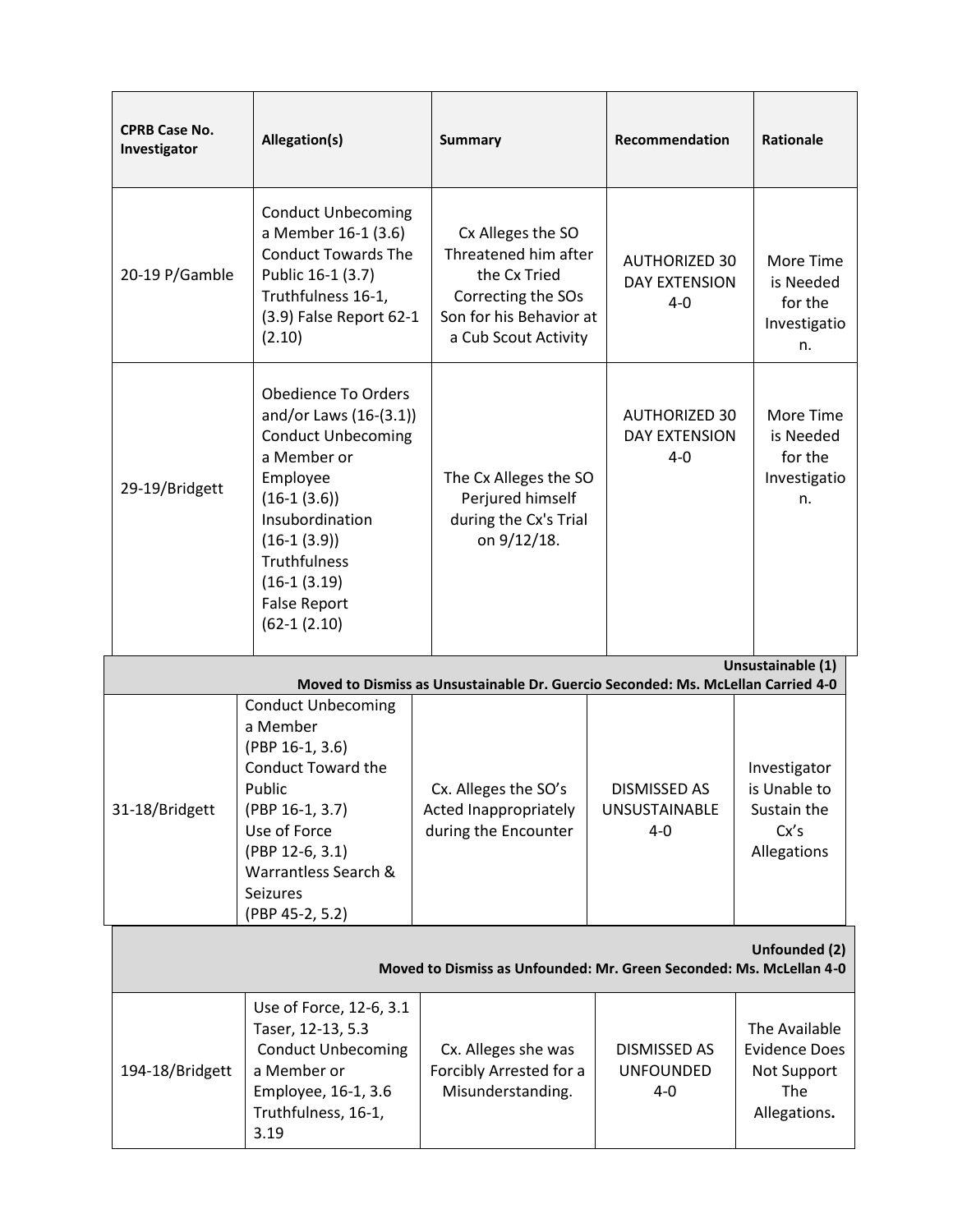| <b>CPRB Case No.</b><br>Investigator                                                   | Allegation(s)                                                                                                                                                                                                                         | <b>Summary</b>                                                                                                                                 | Recommendation                                                                                         | <b>Rationale</b>                                                            |
|----------------------------------------------------------------------------------------|---------------------------------------------------------------------------------------------------------------------------------------------------------------------------------------------------------------------------------------|------------------------------------------------------------------------------------------------------------------------------------------------|--------------------------------------------------------------------------------------------------------|-----------------------------------------------------------------------------|
| 262-18/Bridgett                                                                        | <b>Conduct Unbecoming</b><br>a Member or<br>Employee<br>$(PBP 16-1 (3.6))$<br><b>Conduct Toward the</b><br>Public (PBP 16-1 (3.7))                                                                                                    | The Complainant<br>alleges the S.O.<br>recorded him and Told<br>him to Keep his Hands<br>out of his Pockets<br>after he called 911.            | <b>DISMISSED AS</b><br><b>UNFOUNDED</b><br>$4 - 0$                                                     | The Available<br><b>Evidence Does</b><br>Not Support<br>The<br>Allegations. |
| <b>New Suspensions (2)</b><br>Moved to Suspend: Dr. Guercio Seconded: Ms. McLellan 4-0 |                                                                                                                                                                                                                                       |                                                                                                                                                |                                                                                                        |                                                                             |
| 221-18/Bridgett                                                                        | Use of Force<br>(PBP (12-6 (3.1))<br><b>Taser (PBP 12-13</b><br>(5.3)<br><b>Conduct Unbecoming</b><br>a Member or<br>Employee<br>$(PBP 16-1 (3.6))$<br>Truthfulness,<br>(PBP 16-1 (3.19))<br><b>False Report</b><br>(PBP 62-1 (2.10)) | The Cx. Alleges he was<br><b>Attacked by Bouncers</b><br>at the Cheerleaders<br>Strip Club and was<br>Tased By S.O. for no<br>Reason.          | <b>AUTHORIZED</b><br><b>SUSPENSION</b><br><b>UNTIL APRIL</b><br>2019 MEETING<br><b>SION</b><br>$4 - 0$ | More Time is<br>Needed for<br>the<br>Investigation.                         |
| $266 - 18 -$<br>ed/gamble                                                              | <b>Conduct Unbecoming</b><br>a Member<br>$(PBP 16-1)3.6)$<br><b>Evidence Procedures</b><br>(PBP 36-1(3.0,5.0,<br>6.0)                                                                                                                 | Cx. Alleges Evidence<br>Was Mishandled by<br>Detectives.                                                                                       | <b>AUTHORIZED</b><br><b>SUSPENSION</b><br><b>UNTIL APRIL</b><br>2019 MEETING<br>$4 - 0$                | More Time is<br>Needed for<br>the<br>Investigation.                         |
| Other (1)<br>Moved to Dismiss; Ms. McLellan Seconded: Mr. Green 4-0                    |                                                                                                                                                                                                                                       |                                                                                                                                                |                                                                                                        |                                                                             |
| 139-18/gamble                                                                          | Obedience to<br>orders/laws (16-<br>1(3.1)<br><b>Conduct Unbecoming</b><br>a member (16-1 (3.6))<br>Conduct towards the<br>public (16-1 (3.7))                                                                                        | Cx. Alleges her<br>Daughter, the Victim,<br>became Upset when<br>the SO Detained her<br>for Trying to Take her<br>Service Dog into a<br>Store. | DISMISSED AS<br><b>RESOLVED</b><br>$4 - 0$                                                             | Cx is satisfied<br>with ADA<br><b>Training</b><br>provided to<br>PBP by HRC |

Suspensions follow.